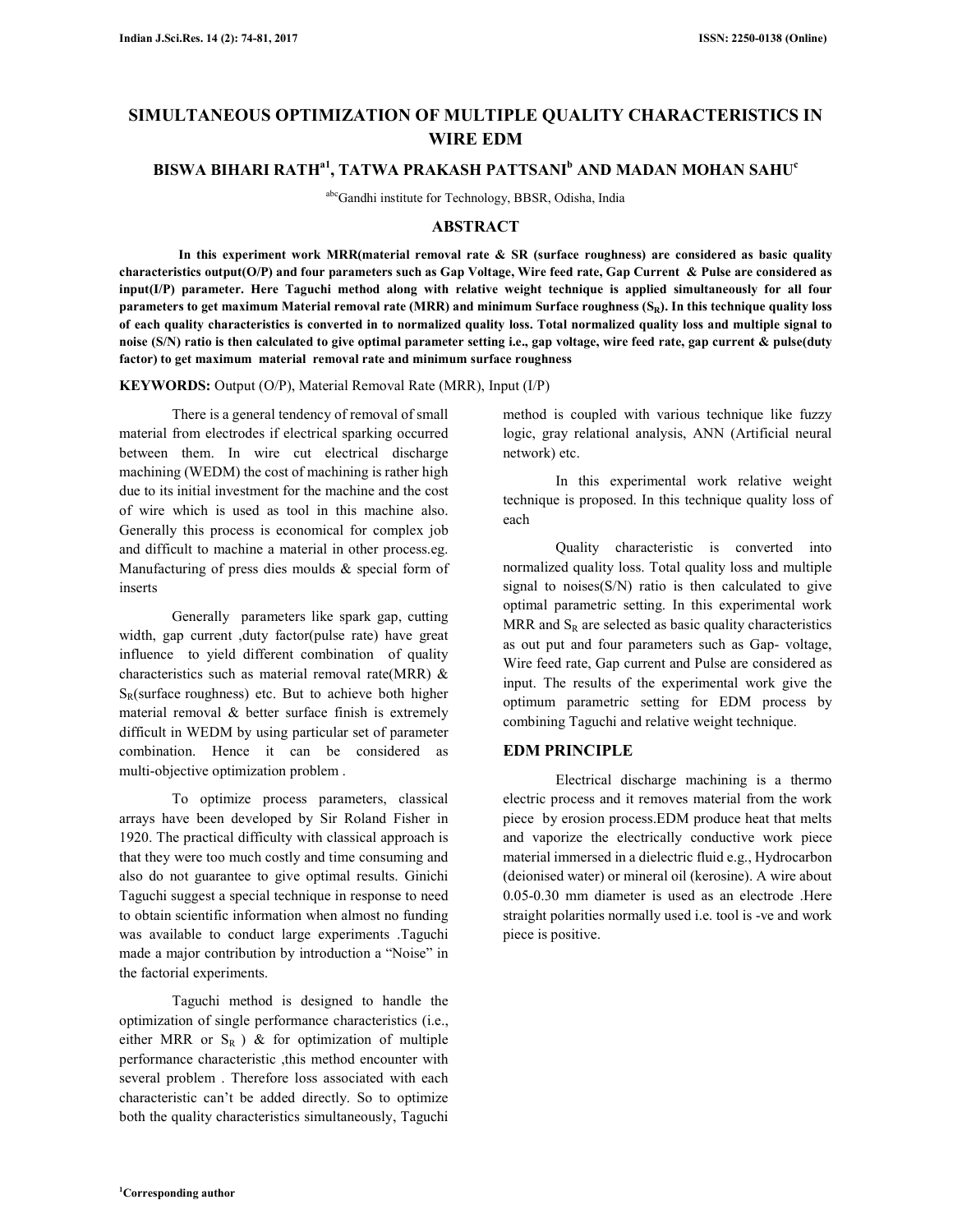

From File or copy the image to the Windows clipboard and then Edit | Paste Special | Picture (with "Float over text" unchecked).

The authors of the accepted manuscripts will be given a copyright form and the form should accompany your final submission.

# **WHAT ARE TAGUCHI METHODS**

Taguchi methods are special techniques

- 1. Which flows on design and controls the factors affecting the quality of production and improve it?
- 2. To develop superior design of both product as well as manufacturing process.
- 3. Which leads to excellence in the selection and setting of product/process design parameters?
- 4. Which reveals systematically the complex cause-effect relationship between design parameters and performance which affect quality

### **QUALITY AND THE LOSS FUNCTION**

According to Taguchi, a product does not cause a loss only when it is outside specification but whenever it deviates from its target value. The smaller the performance variation , the better the quality. The larger the performance variation, the better the quality. This loss can be approximately evaluated by Taguchi loss function, which unites the financial loss with the function specification through a quadratic relationship.

# **IMPORTANCE OF ADDITIVES**

The product performance 'Y' depends on several different influencing parameters P, Q,R,S etc. The additive model has the form

 $Y = M_1 + P_1 + Q_1 + R_2 + S_1 + E$ , where MI is the mean value of Y in the region of experiment, Pi,Qj etc are the individual or main effects of the influencing factor P Q and E is an effort term

The additivity assumption also implies effects of the factors P, Q, R etc on performance Y are separable . Under this assumption the effect of each factor can be linear, quadratic or of higher order, but the

additive model assumes that there exist no cross product effect (interaction) among individual factors. The presence of additivity also simplifies the analysis of experimental data. Additivity of effects also leads to major reduction in the number of experiments that need to be run. When the additivity assumption holds, it is possible to estimate the main factor effects using a single set of experiments based on orthogonal design. The experiment guided by an orthogonal array may not use all column but it must use every row of the array . The number of rows in an orthogonal array determines the total number of experiments to be run in the investigation.

## **SELECTION OF ORTHOGONAL ARRAYS**

Selection of orthogonal array depends on

- 1. Number of factors selected
- 2. Number of levels selected

In the present case, there are four control factors each at three levels and no noise factors are taken into consideration. Hence selection of orthogonal array is taken from the standard orthogonal set. The L9 orthogonal array is selected to fit the four control factor with their three levels.

The S/N ratio is a predictor of quality loss that isolates the sensitivity of the products function to noise factors. In robust design one minimizes this sensitivity to noise by seeking combinations of the design parameter settings that maximize the S/N ratio. Further use of the S/N ratio attains robustness independent of target

There are three standard types of SN ratios depending on the desired performance response (Phadke,1989):

Smaller the better (for making the system response as small as possible):

$$
SN_{S} = -10 \log \left( \frac{1}{n} \sum_{i=1}^{n} y_{i}^{2} \right)
$$

• Nominal the best (for reducing variability around a target):

$$
SN_{T} = 10 \log \left( \frac{y^{-2}}{s^2} \right)
$$

Larger the better (for making the system response as large as possible):

$$
SN_{L} = -\log 10 \left( \frac{1}{n} \sum_{i=1}^{n} \frac{1}{y_i^2} \right)
$$

These SN ratios are derived from the quadratic loss function and are expressed in a decibel scale. Once all of the SN ratios have been computed for each run of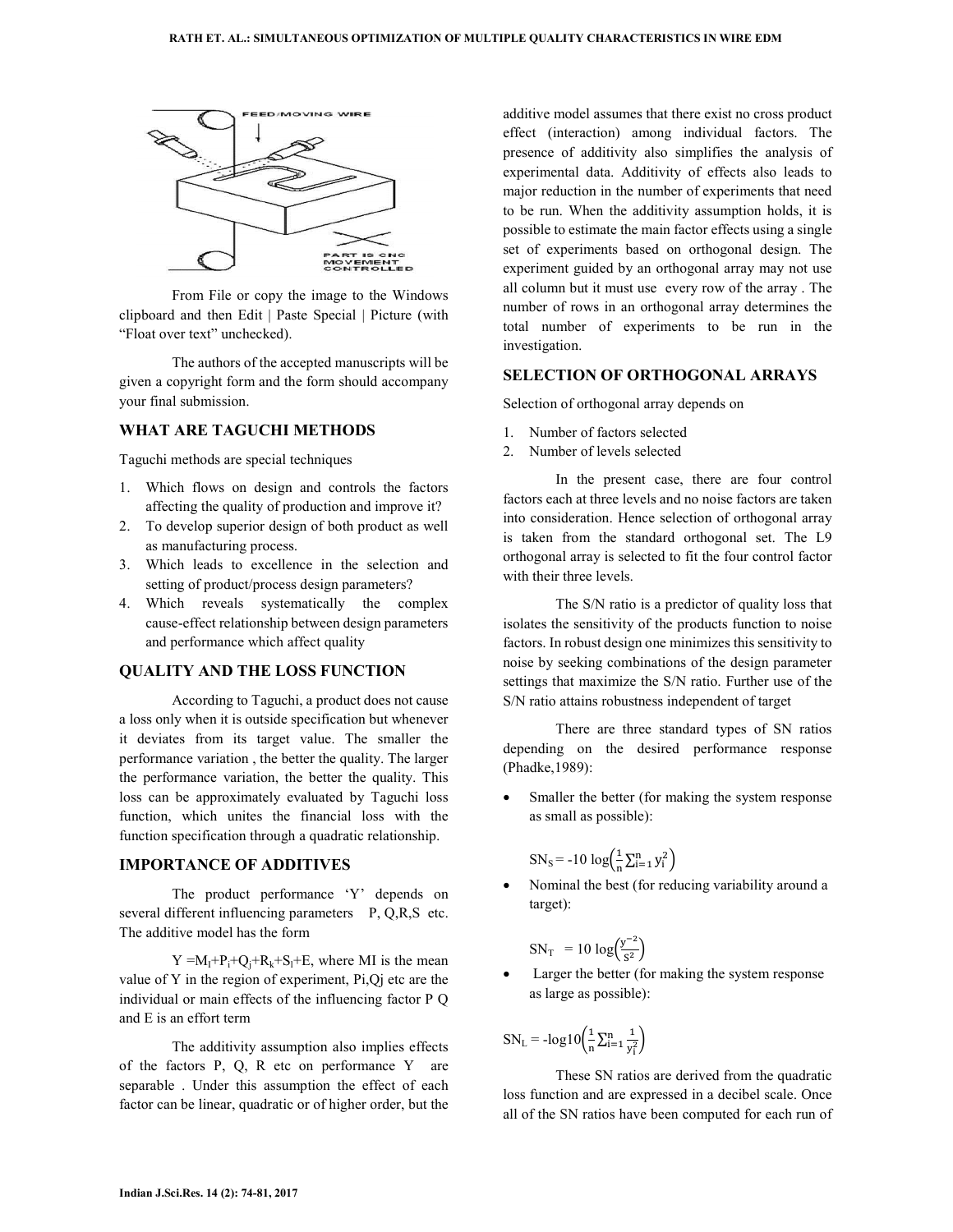an experiment, Taguchi advocates a graphical approach to analyze the data. In the graphical approach, the SN ratios and average responses are plotted for each factor against each of its levels.

## **SELECTION OF OPTIMIZATION PROCESS**

- 1. Identify Facors For Experiment :Identify different factors and their levels by brainstorming method categorizing them into signal factor, control factor, noise factor
- 2. Selection Of Quality Characteristics: It is advisable that it start an engineering or economic goal(objective); then identify the basic mechanism and physical laws affecting it and then choose the appropriate quality characteristics.
- 3. Computation Of Normalized Quality Loss:As each quality characteristics has different units of measurement, it is important to normalized the quality loss which can be given b

 $Y_{ij} = L_{ij} / L_i \& (0 < Y_{ij} < 1)$ 

Where  $Y_{ij}$  = Normalized quality loss

```
L_{ij} = Q loss for ith quality characteristics at j<sup>th</sup> trial /run
```
4. Computation Of Total Normalized Quality Loss: A weighting factor(W) is assigned to each quality characteristics which are to be optimized. It Yij is the loss function associated with ith quality characteristics at jth trial condition ;K is the number of quality characteristics, then total normalized quality loss can be computed as:

 $Y_j = \sum_{i}^{K} W_i Y_i$ 

5. Determination Of Significant Factor/ Interraction Effects Optimal Setting:

In order to identify the significant factor or interaction effects; the use of analysis of varience (ANOVA) is recommended. ANOVA is powerful tool to separate the total variability of multiple S/N ratio into the contribution made by each of the factors and error term

6. Perform Confirmation Trial Or Experiment: Predicted and actually observed S/N ratios are compared separately. If they are close enough, interaction effects are assumed to be negligible but if there is a large difference further experimentation is needed to verify the presence of interaction effects.

By this process of multi-criteria optimization, we can simultaneously optimize different quality characteristics.

### **EXPERIMENTATION DETAIL**

AGIE CUT 220 CNC WIRE CUT EDM manufacturer AGIE of Switzerland is used for experimentation with high carbon die steel as work piece material. The hardness of work piece material was measured on Rockwell hardness tester and found to be 60 HRC

- 1) Technical Specification Of Surface Roughness Measuring Instrument: Make: Taylor Harbson Pression Least count  $= 0.02$  Ra
- 2) Technical Specification Of Height Gauge: Micro hite Tesa Swiss made Least count =  $1\mu$
- 3) Work Piece Material: High chromium high carbon dies steel: T21 5Cr 12  $C = 2 - 2.30\%$ Si =0.10-0.35%Mn =0.25-0.50%  $Cr = 11.0 - 13.0%$  $Mo = 0.80$  Maximum  $V = 0.80$  Maximum
- 3 Dielectric Fluid: Distilled water with Ph balance 7.0 is used as dielectric fluid
- 4) Wire Material: Wire electrode material is brass with tensile strength more than 45 Kgf per  $mm<sup>2</sup>$
- 5) Control Facors:
- I. Gap Voltage(V): Gap voltage is measured directly by voltmeter in build in machine
- II. Wire feed rate(W):Wire feed rate is measured by the relation

 $W = \Pi DN/ 1000$ 

Where, W = Wire feed

 $D =$ Diameter of wire

N =Wire drum speed

- III. Gap current (I):It is measured directly by ammeter attached with machine
- IV. Duty factor(D): It is the ratio of pulse on time  $(T_{on})$ and pulse off time  $(T<sub>off</sub>)$

Duty factor =  $T_{on}/T_{off}$ 

6) Selection Of Optimization Process:

In this experiment relative weight based Taguchi method is used for achieving multi-objective optimization of EDM.

### **SELECTION OF LEVEL OF FACTORS**

1) Gap Voltage Level (1) =30 V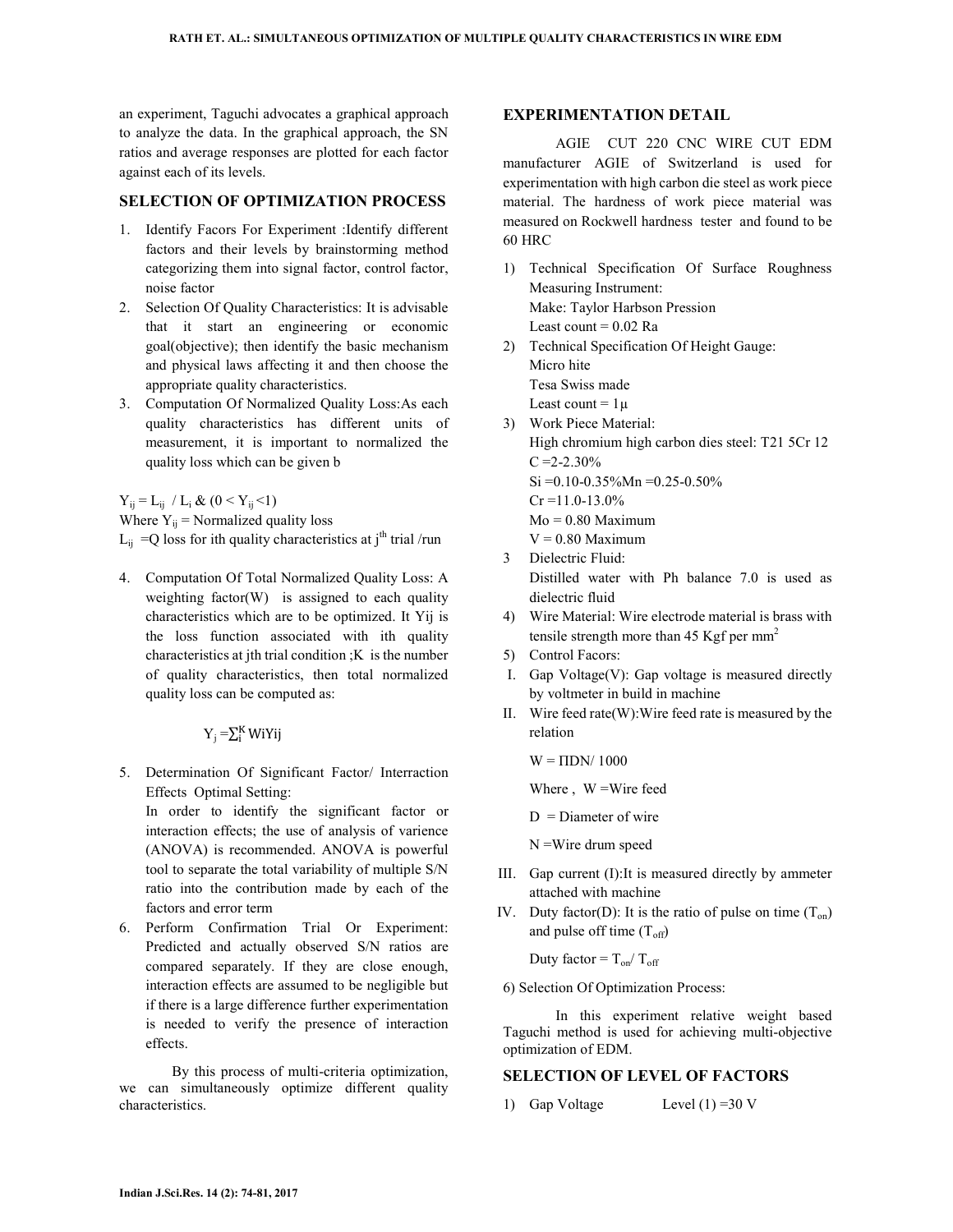#### **RATH ET. AL.: SIMULTANEOUS OPTIMIZATION OF MULTIPLE QUALITY CHARACTERISTICS IN WIRE EDM**

|    |           | Level $(2) = 35$ V       |    |             | Level $(2) = 10$ amp |
|----|-----------|--------------------------|----|-------------|----------------------|
|    |           | Level $(3) = 40$ V       |    |             | Level $(3)$ 12 amp   |
| 2) | Wire feed | Level $(1) = 90$ mt/ min | 4) | Duty factor | Level $(1) = 7$      |
|    |           | Level $(2) = 100$ mt/min |    |             | Level $(2) = 5$      |
|    |           | Level $(3) = 120$ mt/min |    |             | Level $(3) = 3$      |
|    |           |                          |    |             |                      |

3) Gap current Level  $(1) = 8$  amp

### **Table 1: Obsevation For MRR By Using Orthogonal Array**

| Expt<br>N <sub>0</sub> | Voltage<br>(V) | Feed<br>(W)    | Current<br>$\rm (I)$ | Duty<br>Factor<br>(D) | Width<br>of Cut<br>(mm) | Machining<br>Time (Min) | Cutting<br>Speed<br>(mm/Min) | <b>MRR</b><br>Mm3/<br>Min |
|------------------------|----------------|----------------|----------------------|-----------------------|-------------------------|-------------------------|------------------------------|---------------------------|
| 1                      | V <sub>1</sub> | W1             | $_{11}$              | D <sub>1</sub>        | 10.99                   | 10 min45se<br>$c=10.75$ | 1.022                        | 7.154                     |
| $\overline{2}$         | V <sub>1</sub> | W <sub>2</sub> | 12                   | D2                    | 11.042                  | 11min.25sec<br>$=11.41$ | 0.967                        | 6.769                     |
| 3                      | V1             | W <sub>3</sub> | 13                   | D <sub>3</sub>        | 11.025                  | 10min.47se<br>$c=10.78$ | 1.022                        | 7.154                     |
| $\overline{4}$         | V <sub>2</sub> | W <sub>1</sub> | 12                   | D <sub>3</sub>        | 11.033                  | 10min.43se<br>$c=10.72$ | 1.029                        | 7.203                     |
| 5                      | V <sub>2</sub> | W <sub>2</sub> | 13                   | D1                    | 11.024                  | 11min.20se<br>$c=11.33$ | 0.972                        | 6.804                     |
| 6                      | V <sub>2</sub> | W3             | $_{11}$              | D2                    | 11.025                  | 13min.05se<br>$c=13.08$ | 0.842                        | 5.894                     |
| $\tau$                 | V <sub>3</sub> | W <sub>1</sub> | 13                   | D2                    | 11.031                  | 12min.30se<br>$c=12.5$  | 0.882                        | 6.174                     |
| 8                      | V <sub>3</sub> | W <sub>2</sub> | $_{11}$              | D <sub>3</sub>        | 11.020                  | 10min.45se<br>$c=10.75$ | 1.025                        | 7.175                     |
| 9                      | V <sub>3</sub> | W <sub>3</sub> | 12                   | D1                    | 11.025                  | 11min.22se<br>$c=11.36$ | 0.970                        | 6.79                      |

Standard value for spark gap and wire diameter is taken as 0.05 mm and 0.25 mm respectively

The width of cut can be calculated from the relation

$$
b = 2Wg + d
$$

Where' Wg' is spark gap, 'd' is diameter of wire and 'b' is width of cut

$$
b = 2(0.05) + 0.25 = 0.35
$$
mm

 The material removal rate (Volumetric) can be calculated by equation

MRR(Volumetric) = $V_C x b x h$ 

### **For Experiment No 1**

 $MRR1 = 1.022$  x 0.35 x 20

The remaining value can be obtained by using the same equation on above table-1

**Table 2: Oputation Of Normalised And Total Normalized Quality Loss For MRR** 

| Trial<br>No | <b>MRR</b><br>Yi | Loss<br>function<br>$L_{ij} = \frac{1}{Y_i^2}$ | Normalized<br>quality Loss<br>, Yij $\frac{\text{L}_{ij}}{\text{L}_I}$ | Total<br>Normalized<br>quality loss<br>$Y_{ij}$ |
|-------------|------------------|------------------------------------------------|------------------------------------------------------------------------|-------------------------------------------------|
| 1           | 7.154            | 0.0195                                         | 0.6794                                                                 | 0.6794                                          |
| 2           | 6.769            | 0.0218                                         | 0.7595                                                                 | 0.7595                                          |
| 3           | 7.154            | 0.0195                                         | 0.6794                                                                 | 0.6794                                          |
| 4           | 7.203            | 0.0192                                         | 0.6689                                                                 | 0.6689                                          |
| 5           | 6.804            | 0.0216                                         | 0.7526                                                                 | 0.7526                                          |
| 6           | 5.894            | $0.0287*$                                      | 1.0000                                                                 | 1.0000                                          |
| 7           | 6.174            | 0.0262                                         | 0.9128                                                                 | 0.9128                                          |
| 8           | 7.175            | 0.0194                                         | 0.6759                                                                 | 0.6759                                          |
| 9           | 6.79             | 0.0216                                         | 0.7526                                                                 | 0.7526                                          |

 Total Normalized Quality Loss for MRR can be computed using

 $Y_j = \sum W_i Y_{ij}$ 

Where  $Wi = Weighting factor for first quality$ characteristics (MRR)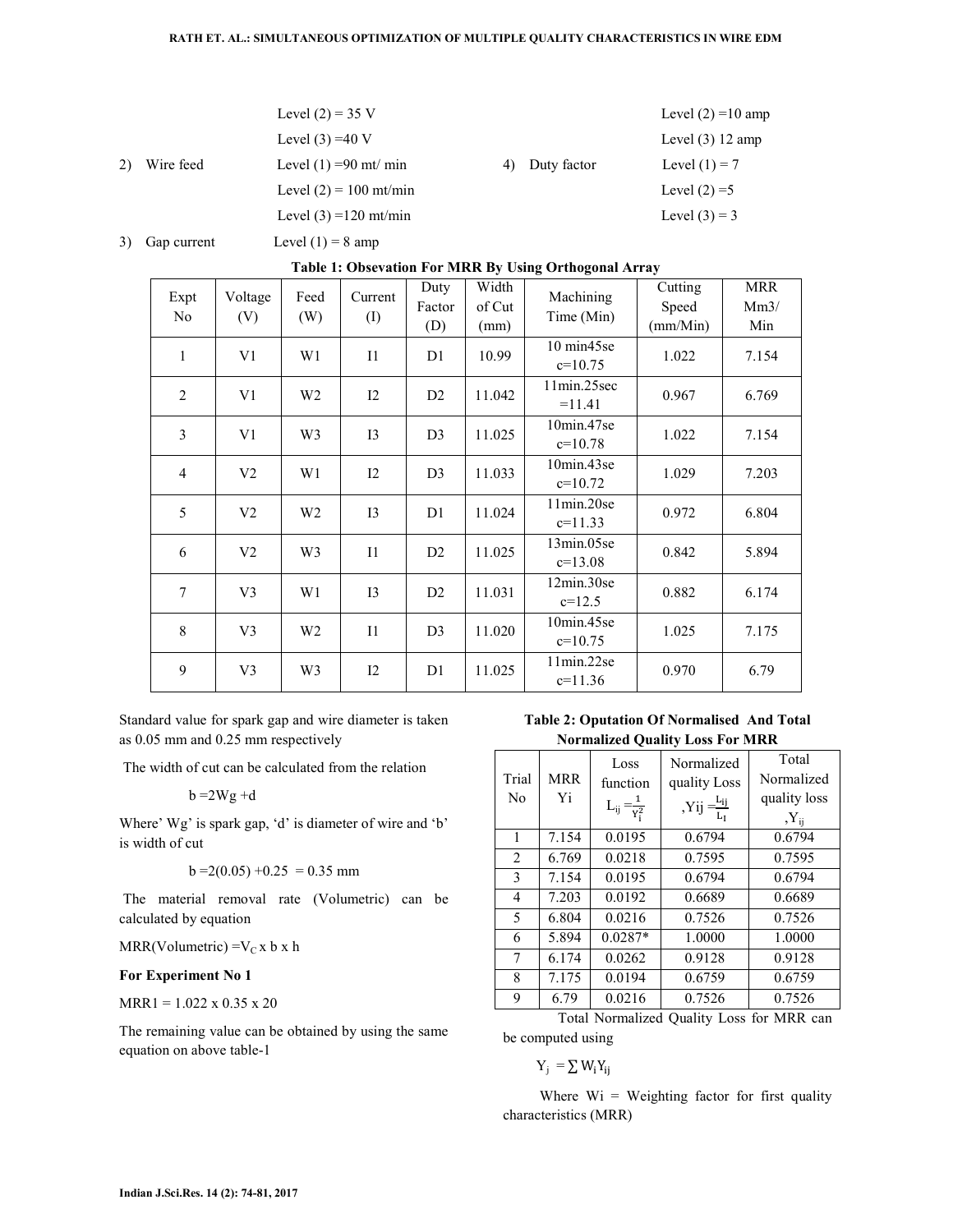| Expt           | Voltage        | Feed | Current | Duty<br>Factor | Surface<br>roughness |
|----------------|----------------|------|---------|----------------|----------------------|
| No             | (V)            | (W)  | (I)     | (D)            | (Ra)                 |
| 1              | V1             | W1   | Ī1      | D1             | 2.56                 |
| $\overline{2}$ | V1             | W2   | 12      | D2             | 2.58                 |
| 3              | V1             | W3   | I3      | D <sub>3</sub> | 2.60                 |
| 4              | V <sub>2</sub> | W1   | 12      | D <sub>3</sub> | 2.84                 |
| 5              | V <sub>2</sub> | W2   | I3      | D <sub>1</sub> | 3.10                 |
| 6              | V <sub>2</sub> | W3   | $_{11}$ | D2             | 2.54                 |
| 7              | V3             | W1   | 13      | D2             | 2.96                 |
| 8              | V3             | W2   | Ī1      | D <sub>3</sub> | 2.46                 |
| 9              | V3             | W3   | 12      | D1             | 2.28                 |

Wi = assumed i.e. equal weightage

**Table 3: Total Normalized Quality Loss For 2nd Quality** 

**Table 4: Computation Of Normalized And Total Normalized Quality Loss For Surface Roughness** 

| Trial<br>N <sub>O</sub> | <b>SR</b><br>$(Y_i)$ | Loss<br>function<br>$Lij = Y_i^2$ | Normalized<br><b>Quality Loss</b><br>$Yij = \frac{L_{ij}}{L_i}$ | Total<br>Normalized<br><b>Quality Loss</b><br>$Y_{ij}$ |
|-------------------------|----------------------|-----------------------------------|-----------------------------------------------------------------|--------------------------------------------------------|
| 1                       | 2.56                 | 6.5536                            | 0.6819                                                          | 0.6819                                                 |
| 2                       | 2.58                 | 6.6564                            | 0.6926                                                          | 0.6926                                                 |
| 3                       | 2.60                 | 6.7600                            | 0.7034                                                          | 0.7036                                                 |
| 4                       | 2.84                 | 8.0658                            | 0.8393                                                          | 0.8393                                                 |
| 5                       | 3.10                 | $9.6100*$                         | 1.0000                                                          | 1.0000                                                 |
| 6                       | 2.54                 | 6.4516                            | 0.6713                                                          | 0.6713                                                 |
| 7                       | 2.96                 | 8.7616                            | 0.9117                                                          | 0.9117                                                 |
| 8                       | 2.46                 | 6.0516                            | 0.6297                                                          | 0.6297                                                 |
| 9                       | 2.28                 | 5.1984                            | 0.5409                                                          | 0.5409                                                 |

Total Normalized Quality Loss for  $S_R$  can be similarly computed using

$$
Y_{I} = \sum W_{i} Y_{ij}
$$

Here also  $W_i$  i.e. Weighting factor for second quality characteristic is assumed to be one giving equal weightage to every quality characteristics.

Toytal Normalized Quality loss for both MRR and  $S_R$  can be simply calculated by adding them together.

 $(Y_{ij})$  MRR +  $(Y_{IJ})$   $S_R$  = Y Total

 $(Y_{ij})$  MRR +  $(Y_{IJ})$  S<sub>R</sub> = Total Normalized quality Loss ( Y)

| Table 5:                   |  |  |  |  |  |  |  |  |  |  |  |
|----------------------------|--|--|--|--|--|--|--|--|--|--|--|
| $0.6794 + 0.6819 = 1.3613$ |  |  |  |  |  |  |  |  |  |  |  |
| $0.7595 + 0.6926 = 1.4521$ |  |  |  |  |  |  |  |  |  |  |  |
| $0.6794 + 0.7036 = 1.3828$ |  |  |  |  |  |  |  |  |  |  |  |
| $0.6689 + 0.8393 = 1.5082$ |  |  |  |  |  |  |  |  |  |  |  |
| $0.7526 + 1.0000 = 1.7526$ |  |  |  |  |  |  |  |  |  |  |  |
| $1.0000 + 0.6713 = 1.6713$ |  |  |  |  |  |  |  |  |  |  |  |
| $0.9128 + 0.9117 = 1.8245$ |  |  |  |  |  |  |  |  |  |  |  |
| $0.6759 + 0.6297 = 1.3056$ |  |  |  |  |  |  |  |  |  |  |  |
| $0.7526 + 0.5409 = 1.2936$ |  |  |  |  |  |  |  |  |  |  |  |

**Table 6: Cobined S/N Ratio For MRR & S<sup>R</sup>**

| Expt           | Voltage | Feed           | Current     | Duty Factor    | Total  | Nj (Multiple S/N     |                             |
|----------------|---------|----------------|-------------|----------------|--------|----------------------|-----------------------------|
| No             | (V)     | (W)            | $\rm (I)$   | (D)            |        | Ratio) -10 log (Yij) |                             |
|                | V1      | W1             | $_{\rm II}$ | D1             | 1.3613 | $-1.3395$            | $V1 = -4.3669$              |
| $\overline{2}$ | V1      | W <sub>2</sub> | 12          | D2             | 1.4521 | $-1.6199$            | $V2 = -6.4518$              |
| $\mathcal{E}$  | V1      | W <sub>3</sub> | 13          | D <sub>3</sub> | 1.3828 | $-1.4075$            | $V3 = -4.8875$              |
| $\overline{4}$ | V2      | W1             | 12          | D <sub>3</sub> | 1.5082 | $-1.7845$            | $W1 = -5.7354$              |
| 5              | V2      | W2             | 13          | D1             | 1.7526 | $-2.4368$            | $W2 = -5.2148$              |
| 6              | V2      | W <sub>3</sub> | $_{\rm II}$ | D2             | 1.6713 | $-2.2305$            | $W3 = -4.756$               |
| 7              | V3      | W1             | 13          | D2             | 1.8245 | $-2.6114$            | $= -4.7281$<br>$\mathbf{I}$ |
| 8              | V3      | W <sub>2</sub> | $_{\rm II}$ | D <sub>3</sub> | 1.3056 | $-1.1581$            | 12<br>$= -4.5224$           |
| 9              | V3      | W <sub>3</sub> | 12          | D <sub>1</sub> | 1.2936 | $-1.1180$            | $\mathbf{I}$<br>$= -6.4557$ |
|                |         |                |             |                |        |                      | $DI = -4.8943$              |
|                |         |                |             |                |        |                      | $D2 = -6.4618$              |
|                |         |                |             |                |        |                      | $D3 = -4.3581$              |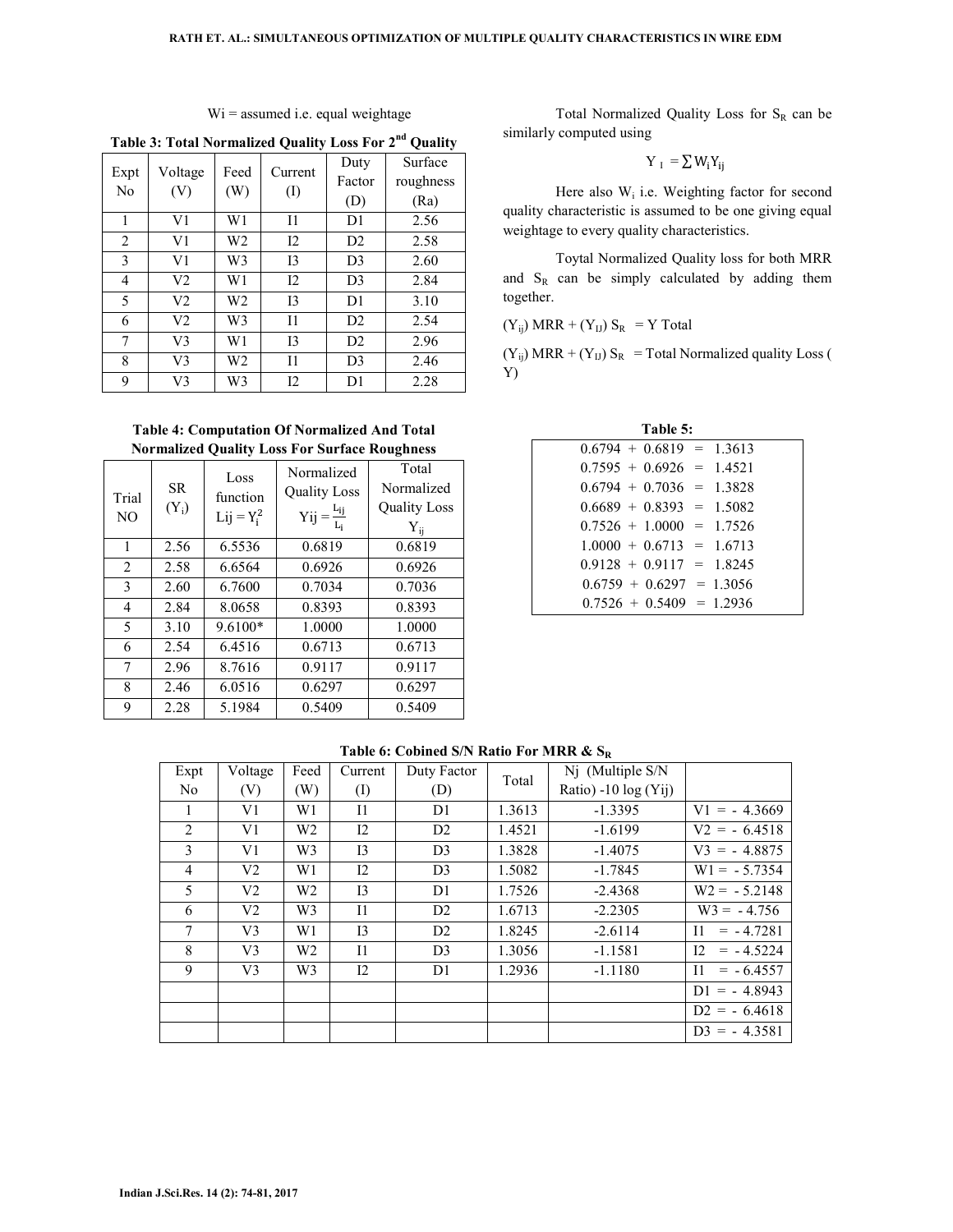| Expt.<br>N <sub>0</sub> | Voltage<br>(V) | Feed<br>(W)    | Current<br>$\rm(D)$ | Duty<br>Factor<br>(D) | Total | Nj (Multiple S/N<br>Ratio) -10 log<br>(Yii) |                             |
|-------------------------|----------------|----------------|---------------------|-----------------------|-------|---------------------------------------------|-----------------------------|
| 1                       | V1             | W1             | 11                  | D1                    | 7.154 | 17.0909                                     | $V1 = 16.9307$              |
| 2                       | V1             | W <sub>2</sub> | 12                  | D2                    | 6.769 | 16.6104                                     | $V2 = 16.4045$              |
| 3                       | V1             | W <sub>3</sub> | 13                  | D <sub>3</sub>        | 7.154 | 17.0909                                     | $V3 = 16.5216$              |
| $\overline{4}$          | V <sub>2</sub> | W1             | $12 \,$             | D <sub>3</sub>        | 7.203 | 17.1502                                     | $W1 = 16.684$               |
| 5                       | V <sub>2</sub> | W <sub>2</sub> | I3                  | D1                    | 6.804 | 16.6552                                     | $W2 = 16.794$               |
| 6                       | V <sub>2</sub> | W <sub>3</sub> | $_{\rm II}$         | D2                    | 5.894 | 15.4082                                     | $W3 = 16.3788$              |
| 7                       | V3             | W1             | I3                  | D2                    | 6.174 | 15.8113                                     | $\mathbf{I}$<br>$= 16.5385$ |
| 8                       | V <sub>3</sub> | W <sub>2</sub> | $_{\rm II}$         | D <sub>3</sub>        | 7.175 | 17.1164                                     | 12<br>$= 16.7993$           |
| 9                       | V3             | W <sub>3</sub> | $12 \,$             | D <sub>1</sub>        | 6.79  | 16.6373                                     | $_{11}$<br>$= 16.5191$      |
|                         |                |                |                     |                       |       |                                             | $= 16.7944$<br>D1.          |
|                         |                |                |                     |                       |       |                                             | $D2 = 15.9433$              |
|                         |                |                |                     |                       |       |                                             | $D3 = -17.1191$             |

**Table 7: Calculation For Average Average S/N Ratio By Factor Level For MRR** 

### **Optimum level for maximum MRR = V1 V1-W2-I2-D3**

**NOTE:** The Level of V, W, I & D Corresponding to Maximum (S/N) Ratio Is Cosideredas Optimum for the Factor



**Table 8: Calculation For 8: For Average S/N Ratio By Factor Level For S<sup>R</sup>**

| Expt.          | Voltage        | Feed           | Current   | Duty           | Total | $(S/N)$ $S_R$                                | AVG(S/N)                                       |
|----------------|----------------|----------------|-----------|----------------|-------|----------------------------------------------|------------------------------------------------|
| N <sub>0</sub> | (V)            | (W)            | $\rm (I)$ | Factor $(D)$   | $S_R$ | $=$ - 10 log <sub>10</sub> (Y <sup>2</sup> ) |                                                |
| $\mathbf{I}$   | V1             | W <sub>1</sub> | 11        | D1             | 2.56  | $-8.1647$                                    | $V1 = -8.2321$                                 |
| 2              | V1             | W <sub>2</sub> | $12 \,$   | D <sub>2</sub> | 2.58  | $-8.2323$                                    | $V2 = -8.9967$                                 |
| 3              | V1             | W <sub>3</sub> | I3        | D <sub>3</sub> | 2.60  | $-8.2994$                                    | $V3 = -8.1343$                                 |
| $\overline{4}$ | V <sub>2</sub> | W <sub>1</sub> | $12 \,$   | D <sub>3</sub> | 2.84  | $-9.0663$                                    | $W1 = -8.8856$                                 |
| 5              | V <sub>2</sub> | W <sub>2</sub> | 13        | D1             | 3.10  | $-9.8272$                                    | $W2 =$<br>$-8.6260$                            |
| 6              | V <sub>2</sub> | W <sub>3</sub> | $_{11}$   | D2             | 2.54  | $-8.0966$                                    | $W3 =$<br>$-7.8515$                            |
| $\tau$         | V <sub>3</sub> | W <sub>1</sub> | 13        | D2             | 2.96  | $-9.4258$                                    | $=$ $-8.0266$<br>H.                            |
| 8              | V <sub>3</sub> | W <sub>2</sub> | $_{11}$   | D <sub>3</sub> | 2.46  | $-7.8187$                                    | 12<br>$=$ $-8.1524$                            |
| 9              | V <sub>3</sub> | W <sub>3</sub> | $12 \,$   | D1             | 2.28  | $-7.1586$                                    | $-9.1841$<br>$\mathbf{I}$<br>$\qquad \qquad =$ |
|                |                |                |           |                |       |                                              | $-8.3835$<br>$D1 =$                            |
|                |                |                |           |                |       |                                              | $D2 =$<br>- 8.5849                             |
|                |                |                |           |                |       |                                              | $D3 = -8.3948$                                 |

### **Optimum level for minimum**  $S_R = V2-W1-I3-D2$

**NOTE:** The level of V, W, I & D corresponding to maximum (S/N) ratio is considered as optimum for the factor

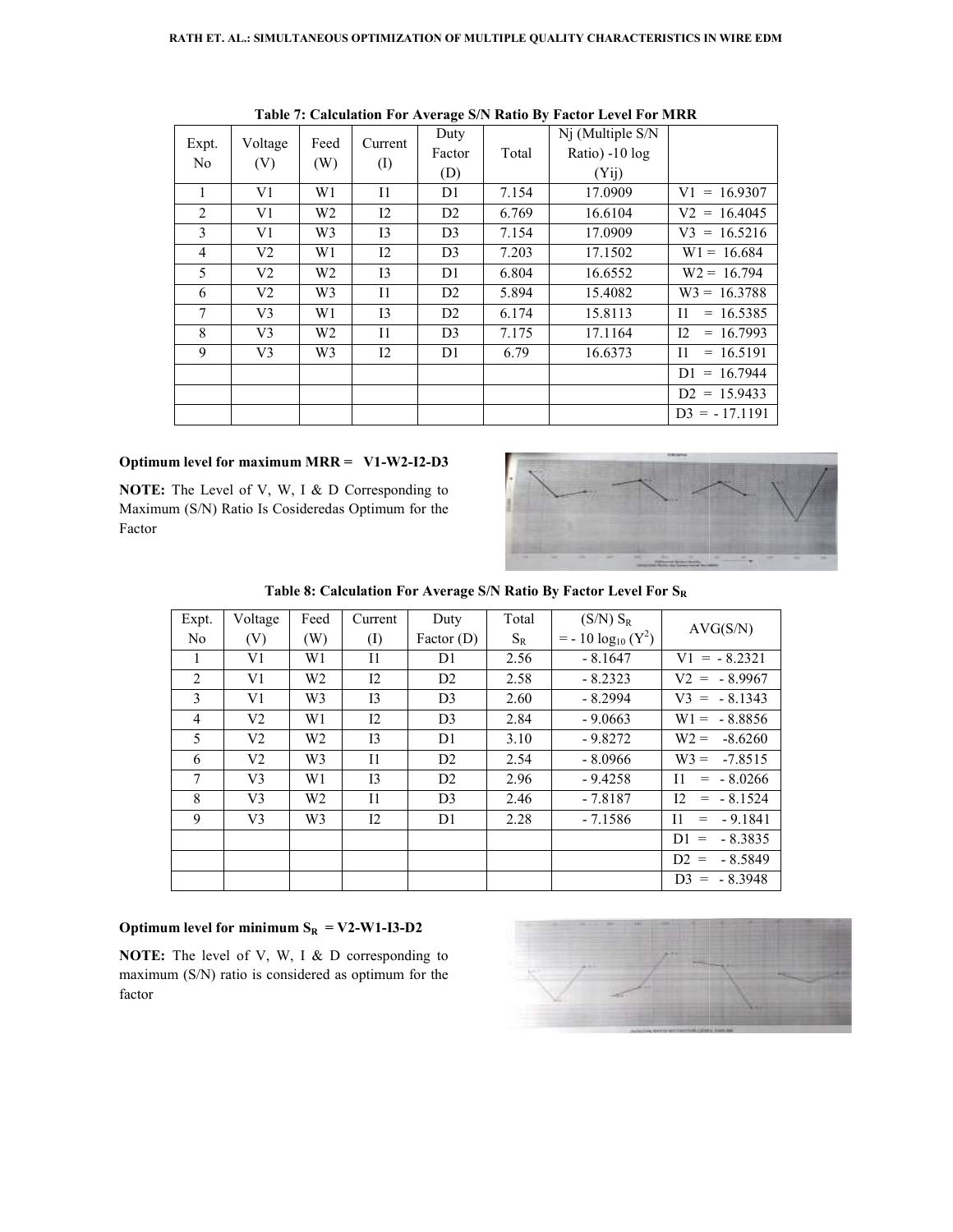|                         |                |             |                      | Table 9:              |                               |                                 |
|-------------------------|----------------|-------------|----------------------|-----------------------|-------------------------------|---------------------------------|
| Expt.<br>N <sub>0</sub> | Voltage<br>(V) | Feed<br>(W) | Current<br>$\rm (I)$ | Duty<br>Factor<br>(D) | Nj<br>(Multiple<br>S/N Ratio) | AVG Multiple<br>(S/N)           |
| 1                       | V1             | W1          | 11                   | D <sub>1</sub>        | $-1.3395$                     | $V1 = -1.4556$                  |
| $\overline{2}$          | V1             | W2          | 12                   | D <sub>2</sub>        | $-1.6199$                     | $V2 = -2.1506$                  |
| 3                       | V1             | W3          | I3                   | D <sub>3</sub>        | $-1.4075$                     | $V3 = -1.6291$                  |
| $\overline{4}$          | V2             | W1          | 12                   | D <sub>3</sub>        | $-1.7845$                     | $W1 = -1.9118$                  |
| 5                       | V2             | W2          | 13                   | D <sub>1</sub>        | 2.4368                        | $W2 = -1.7382$                  |
| 6                       | V2             | W3          | 11                   | D <sub>2</sub>        | 2.2305                        | $W3 = -1.5853$                  |
| $\overline{7}$          | V <sub>3</sub> | W1          | I3                   | D2                    | 2.6114<br>$\blacksquare$      | $\overline{11}$<br>$=$ - 1.5760 |
| 8                       | V3             | W2          | $\mathbf{I}$         | D <sub>3</sub>        | 1.1581                        | 12<br>$=$ - 1.5074              |
| 9                       | V3             | W3          | $12 \,$              | D1                    | 1.1180                        | $= -2.1519$<br>$_{\rm II}$      |
|                         |                |             |                      |                       |                               | $DI = -1.6314$                  |
|                         |                |             |                      |                       |                               | $D2 = -2.1539$                  |
|                         |                |             |                      |                       |                               | $D3 = -1.4500$                  |

#### **Optimum factor level for MRR and minimum**

#### $S_R = V1 - W3 - I2 - D3$

It is observed that by using optimum process characteristic values such as  $V1 = 30$ ,  $W3 = 120$ ,  $I2 = 10$ AND  $D3 = 3$ ,

The MRR will increase and  $S_R$  value will decrease in the experiment as shown below.



| Voltage | $S_{\text{red}}$<br>$\widehat{\epsilon}$ | Current<br>$\frac{1}{\text{Pulse}}$ |   | $(D)$<br>Width of cut<br>(mm) | Machining Time(Min)                   | Cutting speed<br>$ S\rangle$ | $\text{mm}^3/\text{min}$<br>$\overline{\text{MRR}}$ | SÃ       |
|---------|------------------------------------------|-------------------------------------|---|-------------------------------|---------------------------------------|------------------------------|-----------------------------------------------------|----------|
| 30      | $\begin{array}{c} 12 \\ 0 \end{array}$   | 10                                  | 3 | 11.<br>6                      | 9<br>Min.45<br>sec<br>$= 9.75$<br>min | 1.21<br>14                   | 8.47<br>99                                          | 0.7<br>8 |

#### Optimised Value

# **CONCLUSION**

Taguchi method can optimize only one quality characteristics hence it is supplemented with relative weight technique to simultaneously optimized MRR &  $S_{R}$ 

Optimum level for getting maximum MRR was found to be V1-W2-I2-D3 and optimum level for getting minimum surface roughness was found to be V2-W1-I3-D2 but for getting higher MRR and lower SR simultaneously parametric setting suggested is V1-W3-I2-D3.

Apart from relative weight technique average method used in this experiment various other technique like Fussy logic, Artificial Neural Network(ANN) Grey Relational Analysis etc. also can be supplemented with conventional Taguchi method to achieve multi-criteria optimization.

### **REFERENCES**

- International Journal of Modern Engineers Research (IJMER) May-June 2013, **3**:1645-1648.
- International Journal of Advance Trends in computer Science & Engineering. (2013) special Issue of ICETEM 2013- HELD ON 29-30 November 2013 in Sree Visvesvaraya Institute of Technology and science, Mahabubnagar-204, AP, India, **2**(6):12-17.
- Mapatra S.S. and Patnaik A., 2007. Optimization of wire electrical discharge machining (WEDM) Process parameter using Taguchi method", The<br>International Journal of Advanced **International** Manufacturing Technology 34/9-10911-925.